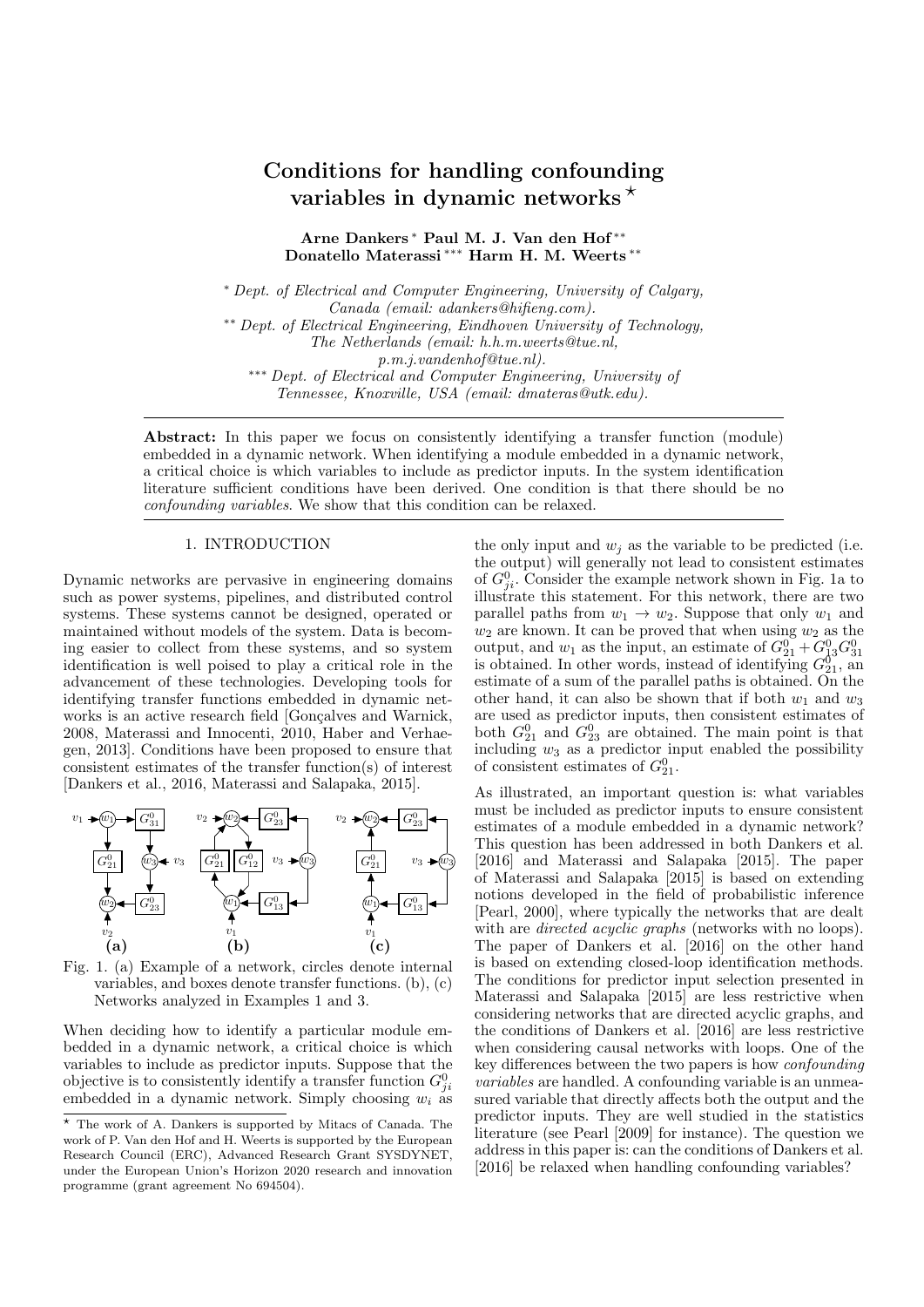#### 2. BACKGROUND

In this section we present dynamic networks, confounding variables, and the Direct Method for identifying a module embedded in a dynamic network.

## 2.1 Dynamic Networks

We use the framework presented in Van den Hof et al. [2013], where a dynamic network is built up of  $L$  nodes, related to L scalar internal variables  $w_j$ ,  $j = 1, \ldots, L$ . Each internal variable is such that it can be written as:

$$
w_j(t) = \sum_{k \in \mathcal{N}_j} G_{jk}^0(q) w_k(t) + r_j(t) + v_j(t)
$$
 (1)

where  $G_{jk}^0(q)$ ,  $k \in \mathcal{N}_j$  is a proper transfer function,  $q^{-1}$  is the delay operator (i.e.  $q^{-1}u(t) = u(t-1)$ ) and,

- $\mathcal{N}_i$  is the set of indices of internal variables with direct connections to  $w_j$ , i.e.  $i \in \mathcal{N}_j$  iff  $G_{ji}^0 \neq 0$ ;
- $\bullet$   $v_j$  is an unmeasured *process disturbance* variable modelled as a stationary stochastic process with rational spectral density, i.e.  $v_j = H_j^0(q)e_j$  where  $e_j$ is a white noise process, and  $H_j^0$  is a monic, stable, minimum phase transfer function;
- $r_i$  is an *external variable* that is known and can be manipulated by the user.

If a disturbance and/or external variable are not present at a node, the corresponding  $v_k$  or  $r_k$  term is set to zero. The entire network is defined by:

$$
\begin{bmatrix} w_1 \\ w_2 \\ \vdots \\ w_L \end{bmatrix} = \begin{bmatrix} 0 & G_{12}^0 & \cdots & G_{1L}^0 \\ G_{21}^0 & 0 & \ddots & \vdots \\ \vdots & \ddots & \ddots & G_{L-1}^0 & L \\ G_{L1}^0 & \cdots & G_{L}^0 & L-1 & 0 \end{bmatrix} \begin{bmatrix} w_1 \\ w_2 \\ \vdots \\ w_L \end{bmatrix} + \begin{bmatrix} r_1 \\ r_2 \\ \vdots \\ r_L \end{bmatrix} + \begin{bmatrix} v_1 \\ v_2 \\ \vdots \\ v_L \end{bmatrix},
$$

Using an obvious notation this results in:

$$
w = G^0 w + r + v \tag{2}
$$

where,  $w, r$  and  $v$  are vectors. For the remainder of the paper we assume there are no external variables present in the network. This simplifies the notation and reasoning.

A path from  $w_i \rightarrow w_j$  means there are transfer functions such that  $G_{j n_1} G_{n_1 n_2} \cdots G_{n_k i}$  is non-zero. A loop is a path from  $w_j \to w_j$ . Let  $w_k, k \in \mathcal{D}$  and  $w_z, z \in \mathcal{Z} = \{1, \ldots, L\}\$ D be a partition of internal variables. A path from  $w_i \rightarrow w_j$ that passes only through nodes in  $\mathcal Z$  is defined as a path for which  $G_{jz_1}G_{z_1z_2}\cdots G_{z_n}$  are non zero and all  $z_k$  are in Z. A direct path between  $w_i$  and  $w_j$  (i.e.  $G_{ji} \neq 0$  is also considered a path that passes only through nodes in Z. A path from  $w_i$  to  $w_j$  is blocked by  $w_k$  if the path passes through  $w_k$ .

The following assumption will hold throughout this paper. Assumption 1. (General Assumptions).

- (a) The network is well posed.
- (b) The process noise variables are mutually uncorrelated, i.e. the power spectral density of  $v$  is diagonal.
- (c) The process noise is full rank, i.e. the power spectral density is full rank for almost all  $\omega \in [-\pi, \pi)$ .
- (d)  $(I \tilde{G}^0)^{-1}$  is stable.

The focus of this paper is how to handle confounding variables when estimating a particular transfer function embedded in a network. In the probabilistic inference literature, a confounding variable is defined as an unmeasured variable that causally affects both  $w_i$  and  $w_j$  [Pearl, 2009]. Here, we formulate the same concept in our framework.

Definition 1. (Confounding Variables). Consider a dynamic network as defined by (2). Partition the nodes into the following three sets: a set of variables  $w_k, k \in \mathcal{A}$ , a variable  $w_j, j \notin \mathcal{A}$  and the set  $\mathcal{Z} = \{1, \ldots, L\} \setminus (\mathcal{A} \cup \{j\})$ . Given a partition A,  $\{j\}$  and Z, construct the set  $\mathcal{C}(j, \mathcal{A})$  such that for every  $c \in \mathcal{C}(j, \mathcal{A})$ ,  $v_c$  satisfies the following conditions:

- (a) There is a path from  $v_c$  to  $w_j$  that passes only through nodes in Z.
- (b) There is a path from  $v_c$  to any  $w_k$ ,  $k \in \mathcal{A}$  that passes only through nodes in  $Z$ .

A variable  $v_c, c \in \mathcal{C}(j, \mathcal{A})$  is a *confounding variable*.

Remark 2. Whether or not a variable  $v_k$  is a confounding variable depends on the choice of  $j$  and  $A$ . To emphasize this dependence we use the notation  $v_c, c \in \mathcal{C}(j, \mathcal{A})$ .  $\Box$ *Example 1.* Consider the network in Fig. 1b. Let  $j = 2$ , and  $\mathcal{A} = \{1\}$ . By Definition 1,  $v_3$  is a confounding variable, i.e.  $\mathcal{C}(2,\{1\}) = \{3\}$ . Note that  $v_2$  is not a confounding variable. Even though there are paths from  $v_2$  to both  $w_2$  and  $w_1$ , the path from  $v_2 \rightarrow w_1$  passes through  ${j} \cup A = \{1, 2\}$ , and so the conditions for a confounding variable are not satisfied.

Why are confounding variables important? If they are not accounted for properly, they can induce a correlation in the noise terms of  $w_j$  and  $w_k$ ,  $k \in \mathcal{D}$ , even if  $v_j$  and  $v_k$ ,  $k \in \mathcal{D}$  are all mutually uncorrelated. This is illustrated in the following example.

Example 2. Consider the same setup as in Example 1. The network equations in this case are:

$$
\begin{bmatrix} w_1 \\ w_2 \\ w_3 \end{bmatrix} = \begin{bmatrix} 0 & G_{12}^0 & G_{13}^0 \\ G_{21}^0 & 0 & G_{23}^0 \\ 0 & 0 & 0 \end{bmatrix} \begin{bmatrix} w_1 \\ w_2 \\ w_3 \end{bmatrix} + \begin{bmatrix} H_1^0 & 0 & 0 \\ 0 & H_2^0 & 0 \\ 0 & 0 & H_3^0 \end{bmatrix} \begin{bmatrix} e_1 \\ e_2 \\ e_3 \end{bmatrix}
$$

where  $e_1, e_2$ , and  $e_3$  are mutually uncorrelated. Both  $w_1$ and  $w_2$  can be expressed in terms of only  $w_1$  and  $w_2$ (eliminate  $w_3$  from the expressions) as:

$$
w_1 = G_{12}^0 w_2 + \breve{v}_1
$$
 and  $w_2 = G_{21}^0 w_1 + \breve{v}_2$ .

where  $\check{v}_1 = v_1 + G_{13}^0 v_3$  and  $\check{v}_2 = v_2 + G_{23}^0 v_3$ . The key observation is that  $\check{v}_1$  and  $\check{v}_2$  are correlated since they are both functions of the confounder  $v_3$ .

Remark 3. Consider a network with uncorrelated process noise variables, i.e. each process noise variable  $v_k$  only has a path to  $w_k$ . For given sets j and A, the variables  $v_k$ ,  $k \in \mathcal{A} \cup \{j\}$  cannot be confounding variables since every path from these  $v_k$ 's to any other internal variable  $w_n$ ,  $n \neq k$  necessarily passes through a node  $w_k, k \in \mathcal{A} \cup \{j\}.$ Therefore, for a network with uncorrelated process noise variables, we always have  $\mathcal{C}(j,\mathcal{A}) \cap (\mathcal{A} \cup \{j\}) = \emptyset$ .

When using a direct prediction error identification method, a confounding variable that affects the output to be predicted and the predictor inputs can result in biased estimates. Before illustrating this point, we first present the direct prediction error identification method.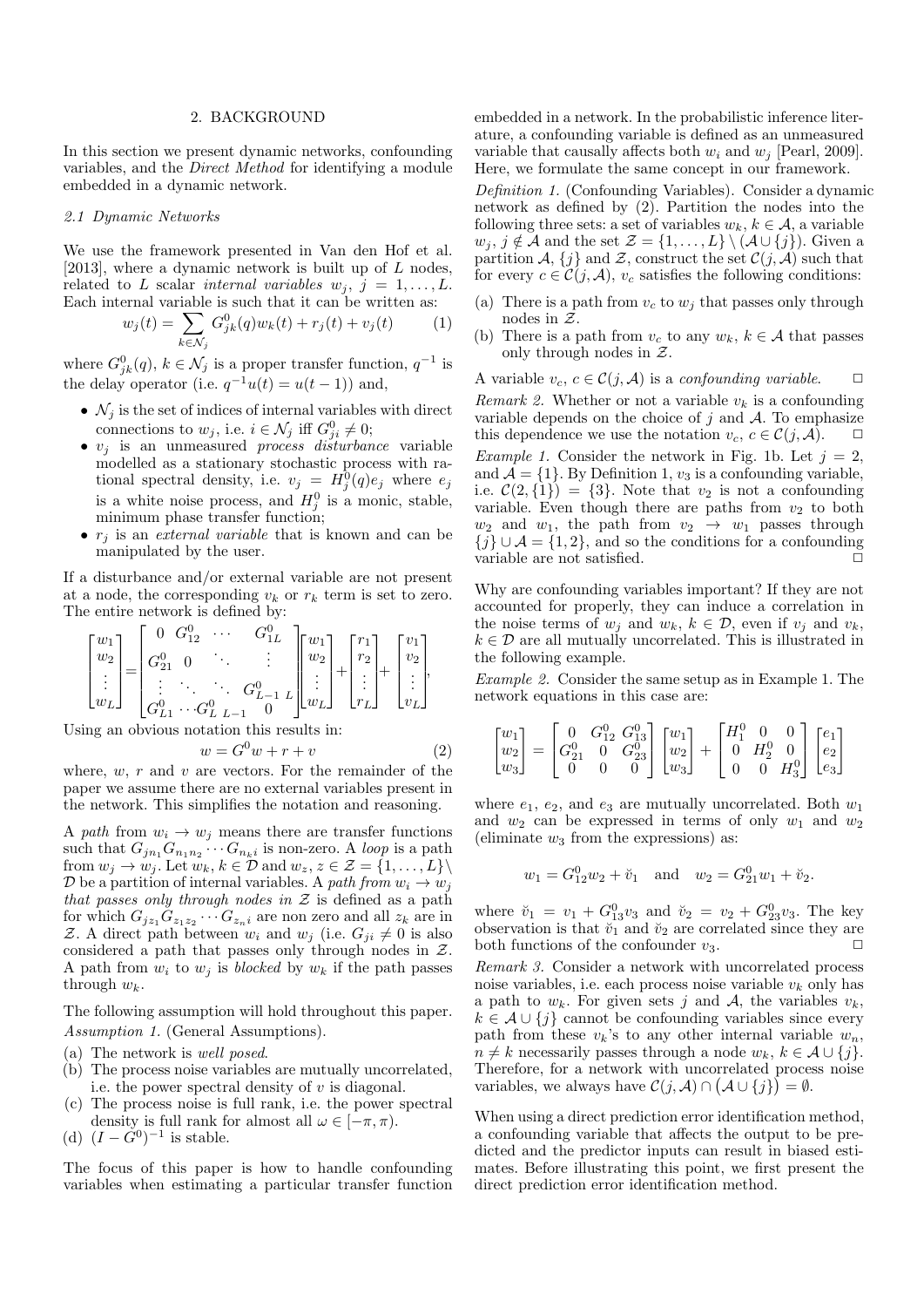## 2.2 Prediction Error Identification

In the following text we show how to obtain an estimate of  $G_{ji}^0$  embedded in a dynamic network using the *prediction*error framework [Ljung, 1999, Van den Hof et al., 2013].

Let  $w_i$  denote the variable which is to be predicted. Let  $w_k, k \in \mathcal{D}_i$  denote the *predictor inputs* (the set of internal variables that will be used to predict  $w_i$ ). The one-stepahead predictor for  $w_i$  is [Ljung, 1999]:

$$
\hat{w}_j(t|t-1,\theta) = \sum_{k \in \mathcal{D}_j} H_j^{-1}(q,\theta) G_{jk}(q,\theta) w_k(t) + (1 - H_j^{-1}(q,\theta)) w_j(t), \quad (3)
$$

where  $H_j(q, \theta)$  is the noise mode which is parameterized as a monic, stable and minimum phase transfer function. The prediction error is:

$$
\varepsilon_j(t,\theta) = w_j(t) - \hat{w}_j(t|t-1,\theta)
$$
  
=  $H_j(q,\theta)^{-1}(w_j(t) - \sum_{k \in \mathcal{D}_j} G_{jk}(q,\theta)w_k(t)).$  (4)

The unknown parameters,  $\theta$ , are estimated by minimizing the sum of squared (prediction) errors (SSE):

$$
V_j(\theta) = \frac{1}{N} \sum_{t=0}^{N-1} \varepsilon_j^2(t, \theta).
$$
 (5)

where  $N$  is the data length. Under standard (weak) assumptions the estimated parameter vector  $\hat{\theta}_N$  converges in the number of data N as  $\hat{\theta}_N \to \theta^*$  with probability 1 as  $N \to \infty$  [Ljung, 1999] where  $\theta^* = \arg \min_{\theta} \bar{\mathbb{E}}[\varepsilon_j^2(t, \theta)]$ and  $\bar{\mathbb{E}} := \lim_{N \to \infty} \frac{1}{N} \sum_{t=0}^{N-1} \mathbb{E}$ , and  $\mathbb{E}$  is the expected value operator. If  $G_{jk}(q, \theta^*) = G_{jk}^0$  the module transfer is said to be estimated consistently.

The identification method presented in (3) - (5) is referred to as the Direct Method [Ljung, 1999, Van den Hof et al., 2013]. The following example illustrates why confounding variables are difficult to handle using the Direct Method. Example 3. Consider the network shown in Fig. 1c. Suppose the objective is to obtain an estimate of  $G_{21}^0$ . Select  $w_2$  as the output to be predicted, and select  $w_1$  as the predictor input. By Definition 1,  $\mathcal{C}(2,\{1\}) = \{3\}$ , i.e.  $v_3$  is a confounding variable in this case. From (4), the prediction error for this situation is

$$
\varepsilon_2(\theta) = H_2(\theta)^{-1} \big( w_2 - G_{21}(\theta) w_1 \big).
$$

After some algebra, it follows that

$$
\varepsilon_2(\theta) = H_2(\theta)^{-1} \Big( \big( G_{21}^0 - G_{21}(\theta) \big) v_1 + v_2 + \Big( G_{23}^0 + G_{21}^0 G_{13}^0 - G_{13}^0 G_{21}(\theta) \Big) v_3 \Big). \tag{6}
$$

Because  $v_1$ ,  $v_2$  and  $v_3$  are uncorrelated,  $\varepsilon_2$  consists of three independent terms. For argument's sake, suppose that  $v_3 = 0$ . Then minimizing the power of  $\varepsilon$  is achieved by  $G_{21}(\theta) = G_{21}^0$  (setting the  $v_1$  term to 0), and  $H_2(\theta) = H_2^0$ . Now suppose that  $v_1 = 0$ , and  $v_3 \neq 0$ . Then minimizing the power of  $\varepsilon_2$  is acheived by  $G_{21}(\theta) = G_{21}^0 + G_{23}^0 / G_{13}^0$ <br>(setting the  $v_3$  term to 0) and  $H_2(\theta) = H_2^0$ . By continuity, when all three noise terms are present the estimate lies between  $G_{21}^0$  and  $G_{21}^0 + G_{23}^0 / G_{13}^0$ .<sup>1</sup> Thus, the estimate of  $G_{21}^0$  is biased due to the confounding variable  $v_3$ .  $\Box$ 

The tool that we employ to handle confounding variables is to use additional variables in the data generating system as predictor inputs. The availability of additional variables to use as predictor inputs is a unique advantage of dealing with dynamic networks (as opposed to open or closed-loop systems). The key question is: which additional variables need to be included in the predictor to ensure consistent estimates of the module of interest? In Dankers et al. [2016] it is shown that consistent estimates of  $G_{ji}^0$  are possible if a set of predictor inputs is selected that has the following properties: (1) all parallel paths from  $w_i$  to  $w_j$  are blocked by a predictor input, (2) all loops through  $w_j$  are blocked by a predictor input, and (3) there are no confounding variables. The first two conditions are handled using a set denoted  $A_j$  and the third property is handled using a set denoted  $\mathcal{B}_A$ . In this paper we focus on the third condition. In particular, we show that the third condition can be relaxed. In the following text we summarize the results of Dankers et al. [2016].

Property 1. Consider a set of internal variables  $w_k, k \in$  $\mathcal{A}_i$ . Let  $\mathcal{A}_i$  satisfy the conditions:

- (a)  $i \in \mathcal{A}_j, j \notin \mathcal{A}_j$ ,
- (b) Every path from  $w_i$  to  $w_j$  except  $G_{ji}^0$  is blocked by a node  $w_k, k \in A_i$ .
- (c) Every loop through  $w_j$  is blocked by a node  $w_k$ ,  $k \in \mathcal{A}_j$ .

In Dankers et al. [2016] confounding variables are handled by selecting the internal variable associated with the confounding variable as a predictor input. This is formalized the in following property.

*Property 2.* Suppose that  $w_j$  and a set internal variables  $w_k, k \in \mathcal{A}_j$  have been selected. Consider an additional set of internal variables,  $\mathcal{B}_{\mathcal{A}}$ . Let  $\mathcal{B}_{\mathcal{A}} = \mathcal{C}(j, \mathcal{A}_j)$ , where  $\mathcal{C}(j, \mathcal{A}_j)$  satisfies the conditions of Definition 1.

If a set  $\mathcal{B}_{\mathcal{A}}$  has Property 2, then it is the set of indeces of all confounding variables associated with  $A_i$  and j.

Algorithm 1. (Direct Method for Estimating  $G_{ii}$ ).

- (1) Select  $w_i$  as the output variable to be predicted.
- (2) Select sets  $\mathcal{A}_j$  and  $\mathcal{B}_4$ . The set of predictor inputs is  $w_k, k \in \mathcal{D}_j = \mathcal{A}_j \cup \mathcal{B}_\mathcal{A}.$
- (3) Construct the predictor (3) with  $w_k, k \in \mathcal{D}_j$  as the predictor inputs.
- (4) Obtain estimates  $G_{jk}(q, \theta)$ ,  $k \in \mathcal{D}_j$  and  $H_j(q, \theta)$ , by minimizing the sum of squared errors (5).

Proposition 4. Consider a dynamic network as defined in (2) that satisfies Assumption 1. Consistent estimates of  $G_{ji}^0$  are obtained using Algorithm 1 if:

- (a) There is a delay in every loop  $w_j$  to  $w_j$ ,
- (b) The set  $\mathcal{A}_i$  has Property 1,
- (c) The set  $\mathcal{B}_{\mathcal{A}}$  has Property 2,
- (d) The power spectral density of  $[w_j \ w_{k_1} \ \cdots \ w_{k_n}]^T$ ,  $k_* \in \mathcal{D}_i$  is positive definite for a sufficiently large number of frequencies  $\omega_k \in (-\pi, \pi]$ .
- (e) The parameterization is chosen flexible enough.
- (f)  $G_{jk}(\theta)$  is parameterized with a delay if all paths from  $w_k$  to  $w_j$  have a delay.

<sup>&</sup>lt;sup>1</sup> It can be shown that  $G_{21}(\theta)$  that minimizes (5) when all three noise sources are present is  $G_{21}^{0}$  +  $\check{H}_{21}\check{H}_{11}^{-1}$ , where  $\check{H}_{11}$  and  $\check{H}_{21}$  are

elements of the spectral factor of the noise process  $[\check{v}_1 \; \check{v}_2]^T$  as defined in Example 2.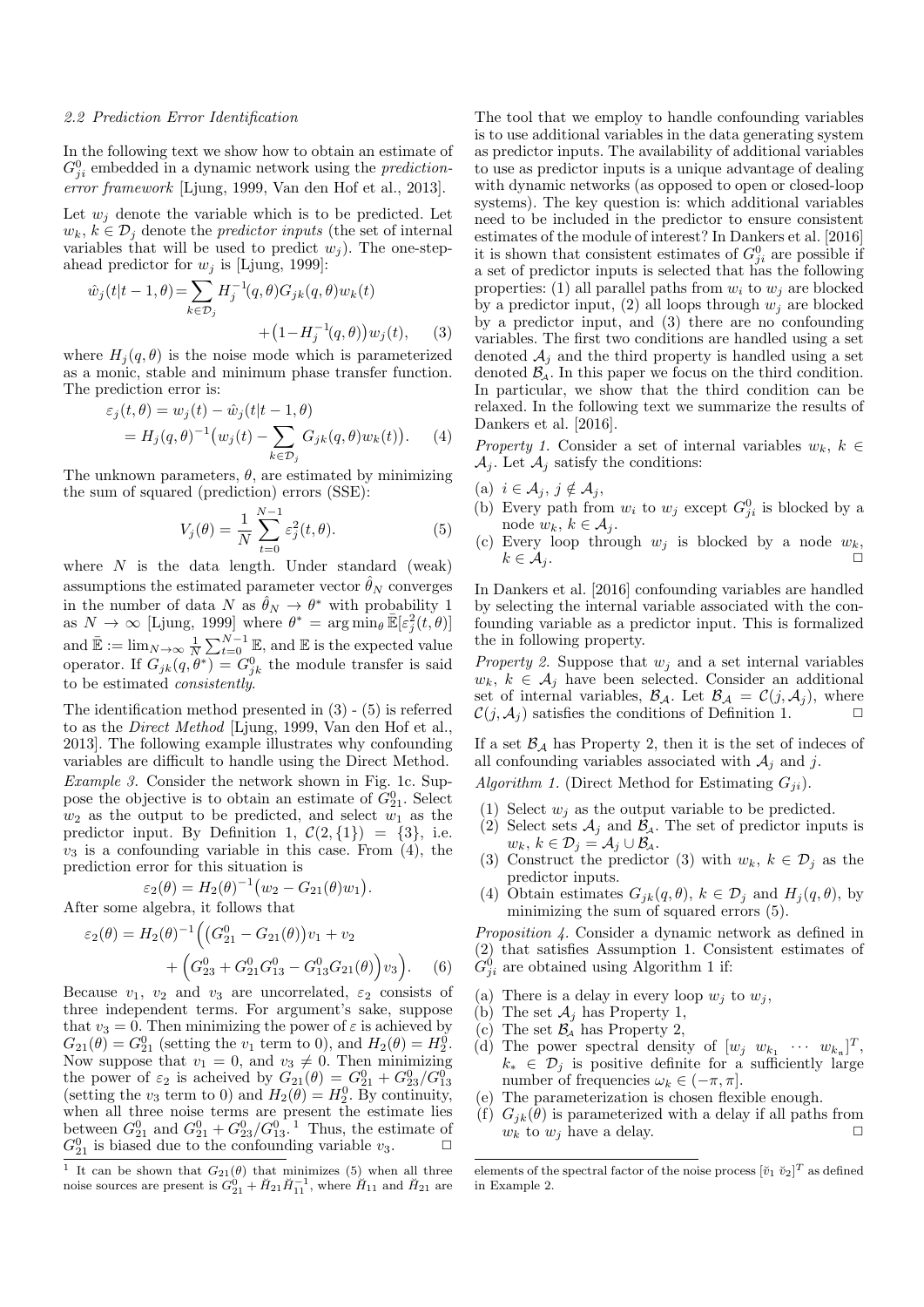For a proof and further discussion of Proposition 4 see Proposition 7 in Dankers et al. [2016]. In the remainder of this paper we will present some examples that show that Property 2 can be made less restrictive. Through examples, we aim to present a reasoning as to why it is possible to relax this property. At the end of the paper we present a new, less restrictive set of conditions to handle confounding variables.

# 3. EXAMPLES TO ILLUSTRATE HOW CONFOUNDERS CAN BE HANDLED

In this section we present three examples, each illustrating a different aspect of the proposed conditions. In the first example, we illustrate the first key element of the new conditions: if either the paths from a confounding variable to  $w_j$  or to all  $w_k$ ,  $k \in \mathcal{A}_j$  can be blocked then consistent estimates of  $G_{ji}$  are possible.



Fig. 2. (a) Networks analyzed in Examples 4 and 5.

Example 4. Consider the network shown in Fig. 2a. The objective is to consistently estimate  $G_{32}^0$  without using  $w_4$  as a predictor input (because it is unmeasurable for instance). Select  $\mathcal{A}_3 = \{2\}$ . In this case  $\mathcal{Z} = \{1, 2, 3, 4\} \setminus \mathcal{A}_3$  $\{\{j\}\cup\mathcal{A}_j\} = \{1,4\}.$  This set  $\mathcal{A}_3$  has Property 1. However, note that there are paths from  $v_4 \rightarrow w_2$  and  $v_4 \rightarrow w_3$ that pass only through nodes in  $Z$ . Thus, by Definition  $1, \mathcal{C}(3, \{2\}) = \{4\},$  i.e  $v_4$  is a confounding variable in this case. If  $v_1$  were to be zero, then the network considered in this example is the same as that of Example 3. Thus, by the same reasoning, it follows that  $G_{32}^0$  cannot be consistently estimated using  $w_2$  as a predictor input and  $w_3$  as the output.

The main problem is that the predictor input  $w_2$  is correlated to the confounding variable  $v_4$ . In the following text we show that (due to the topology of the network) it is possible to *partition*  $w_2$  into two components, one is uncorrelated and the other is uncorrelated to the confounding variable. The component of  $w_2$  that is uncorrelated to the confounding variable is then used as a predictor input to identify  $G_{32}^0$ . In the second step a consistent estimate of  $G_{32}^0$  is obtained because the effect of the confounding variable has been removed from the predictor input.

First, we show how to partition  $w_2$  to obtain a component that is not correlated to  $v_4$ . The expression for  $w_2$  is:

$$
w_2 = G_{21}^0 w_1 + v_2.
$$

Thus, if  $G_{21}^0$  can be (consistently) estimated then we can obtain an estimate of  $v_2$ :

$$
w_2^{(\perp w_1)} = w_2 - G_{21}(\hat{\theta})w_1 = \hat{v}_2.
$$

In this situation,  $v_2$  is a component of  $w_2$  that is uncorrelated to  $w_4$ . Using  $w_1$  and  $w_2$ , the transfer function  $G_{21}^0$ can be consistently estimated  $(\mathcal{A}_2 = \{1\})$  and  $\mathcal{B}_\mathcal{A} = \emptyset$  have Properties 1 and 2 respectively, and so by Proposition 4 consistent estimates of  $G_{21}^0$  are possible using only  $w_1$ as a predictor input). Now estimate the dynamics from  $w_2^{(\perp w_1)}$  to  $w_3$ . From (4), using  $w_3$  as the "output", and the estimate of  $w_2^{(\perp w_1)}$  as the predictor input, and  $H_3(\theta) = 1$ , the prediction error is:

$$
\varepsilon_3(\theta) = w_3 - G_{32}(\theta) w_2^{(\perp w_1)} = (G_{32}^0 - G_{32}(\theta))v_2 + p, \quad (7)
$$

where in the second equality  $p = (G_{32}^0 G_{21}^0 G_{14}^0 + G_{34}^0)v_4 +$  $G_{32}^0 G_{21}^0 v_1 + v_3$ . Because  $v_1, v_3$ , and  $v_4$  are uncorrelated to  $v_2$ , it follows that p is uncorrelated to  $w_2^{(\perp w_1)}$ . Consequently, from open loop identification theory, it follows that it is possible to consistently identify  $G_{32}^0$  by minimizing the prediction error  $(7)$  [Ljung, 1999].

In Example 4, we have shown that it is possible to consistently estimate  $G_{32}$  using  $w_1$  and  $w_2$ , even though  $\mathcal{B}_\mathcal{A} = \{1\}$  does not have Property 2. The key feature of  $\mathcal{B}_{\mathcal{A}} = \{1\}$  is that all paths from the confounder  $v_4$  to  $w_2$ , are blocked by  $w_1$ . We will show in the main result of the paper that if the paths from the confounding variables to either  $w_j$  or  $w_k$ ,  $k \in A_j$  can be blocked by nodes  $w_n$ ,  $n \in \mathcal{B}_A$ , then consistent estimates of  $G_{ji}$  are possible.

In the next example we present a second feature of the proposed conditions: the variables selected to block the paths of the confounding variables should not block any paths from  $w_i \to w_k, k \in \mathcal{A}_i$ .

Example 5. Consider the network shown in Fig. 2b. The objective is to consistently estimate  $G_{21}^0$  without using  $w_3$ . Thus,  $j = 2$ . Choose  $\mathcal{A}_2 = \{1, 5\}$ . This set of predictor inputs has Property 1. In this case, by Definition  $1 \mathcal{C}(2,\{1,5\}) = \{3\},\$ i.e.  $v_3$  is a confounding variable (there are paths from  $v_3 \rightarrow w_2$  and  $v_3 \rightarrow w_5$  that pass only through nodes in  $Z = \{1, ..., 6\} \setminus \{\{j\} \cup A_2\} = \{3, 4, 6\}$ ).

Using a similar methodology as in Example 4, we want to eliminate the component of the predictor input  $w_5$  that is correlated to the confounder  $v_3$ . In Example 4 it was shown that this can be achieved using a variable that blocks the paths from  $v_3$  to the predictor input  $w_5$ . The variable  $w_4$ has this property. Now, we follow the same reasoning as in Example 4. From Fig. 2b the equation for  $w_5$  is:

$$
w_5 = G_{54}^0 w_4 + v_5 \tag{8}
$$

From (8) we see that the component of  $w_5$  due to  $v_5$  can be reconstructed if an estimate of  $G_{54}^0$  is available, and that  $v_5$  is uncorrelated to the confounder, as desired. By Proposition 4  $G_{54}^0$  can be consistently estimated using  $w_5$ as the output, and  $w_4$  as the predictor input  $(\mathcal{A}_5 = \{4\})$ and  $\mathcal{B}_4 = \emptyset$  have properties 1 and 2 respectively). Thus the component of  $w_5$  due to  $v_5$  is equal to:

$$
\hat{w}_5^{(\perp w_4)} = w_5 - G_{54}(\hat{\gamma})w_4 = v_5.
$$

Now we use the (estimated) version of  $w_5$  that is uncorrelated to the counfounder as a predictor input in the primary identification problem in order to obtain an estimate of  $G_{21}^0$ . The equation for the prediction error  $\varepsilon_2$  using  $w_1$ and  $\hat{w}_5^{(\perp w_4)}$  as predictor inputs is: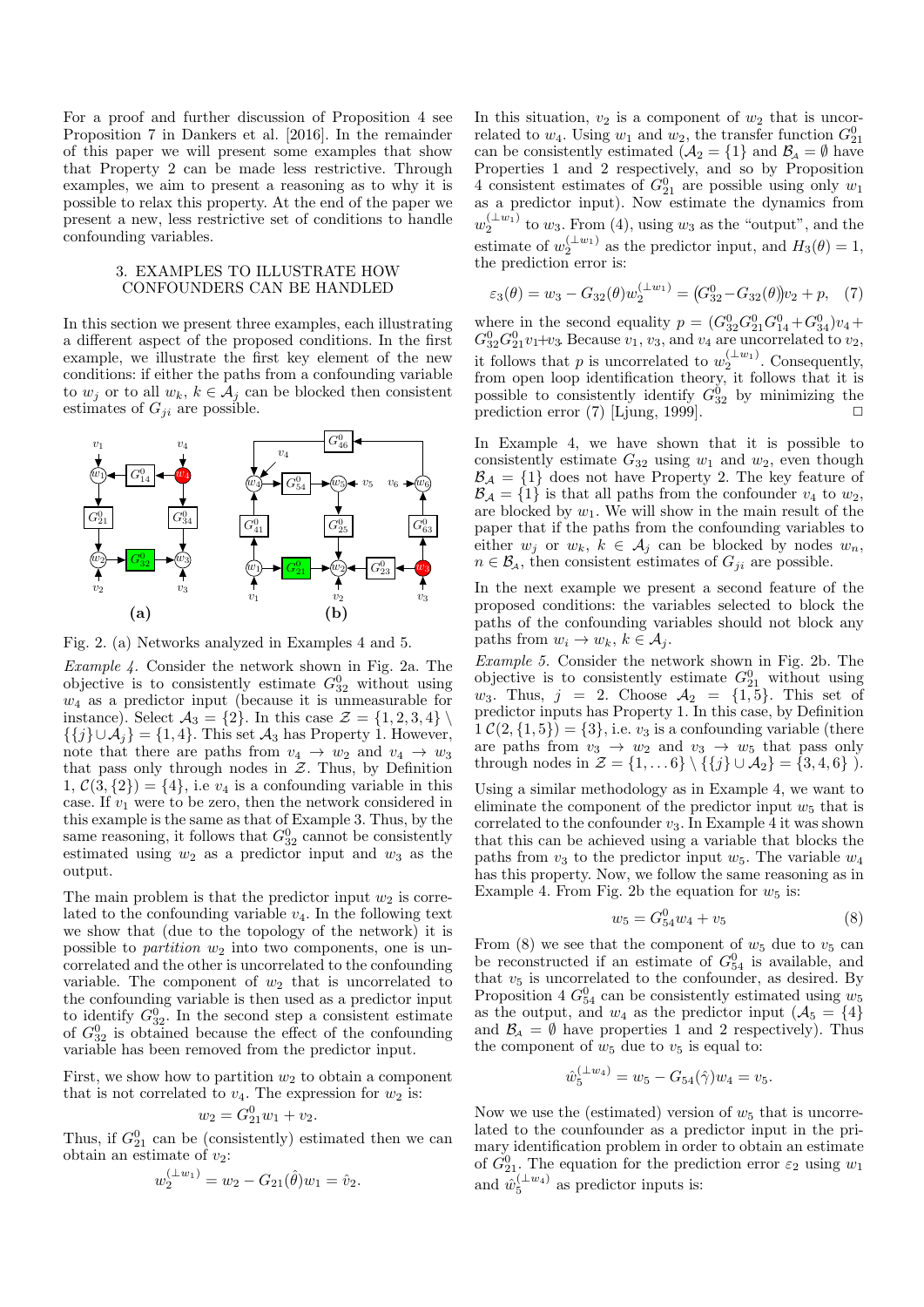$\varepsilon_2(\theta) = w_2 - G_{21}(\theta)w_1 - G_{25}(\theta)w_5^{(\perp w_4)}$  $=(G_{21}^0+G_{25}^0G_{54}^0G_{41}^0-G_{21}(\theta))w_1+(G_{25}-G_{25}(\theta))w_5^{(\perp w_4)}+p,$ where  $p = v_2 + G_{25}G_{54}v_4 + G_{25}G_{54}G_{46}w_6$ . Because p is uncorrelated to the predictor inputs  $w_5^{(\perp w_4)}$  and  $w_1$ , it follows from open loop system identification theory that consistent estimates of  $G_{21}^0 + G_{25}^0 G_{54}^0 G_{41}^0$  and  $G_{25}^0$  will be obtained, not  $G_{21}^0$  as was desired. The reason is that  $w_5^{(\perp w_4)} = v_5$  does not block the effect of the parallel path from  $w_1 \rightarrow w_2$  that passes though  $w_4$  and  $w_5$ . The component of  $w_5$  that was blocking the parallel path was removed by removing the component of  $w_5$  due to  $w_4$ . The component of  $w_5$  blocking the parallel path is needed, otherwise an estimate of the sum of parallel paths is obtained. Indeed, this is shown in the above prediction error, where an estimate of  $G_{21}^0 + G_{25}^0 G_{54}^0 G_{41}^0$  is obtained.

In the following text we show that if an internal variable is selected as an additional predictor input (to handle the effects of the confounder) that both blocks the path from the confounder,  $v_3$  to  $w_k$ ,  $k \in \mathcal{A}_2 = \{1\}$ , but it does not block any paths from  $w_1$  to  $w_2$  then a consistent estimate of  $G_{21}^0$  is possible. All effects of the confounder  $v_3$  can be removed from  $w_5$  by removing the component due to  $w_6$ (because there is only one path from  $w_3$  to  $w_5$ , and it passes through  $w_6$ ). The expression for  $w_5$  in terms of  $w_1$ and  $w_6$  is:

$$
w_5 = G_{54}^0 G_{41}^0 w_1 + G_{54}^0 G_{46}^0 w_6 + G_{54}^0 v_4 + v_5.
$$

Thus we need to obtain an estimate of  $G_{54}^0 G_{46}^0$ . This is achieved as follows. Choose  $w_5$  as an "output", and  $w_6$  as a predictor input  $(\mathcal{A}_5 = \{6\})$  has Property 1 and  $\mathcal{B}_A = \emptyset$  has Property 2 for this choice of  $\mathcal{A}_5$ . Consequently, by Proposition 4  $G_{54}^0 G_{46}^0$  can be consistently estimated. Denote the estimated transfer function  $G_{56}(\hat{\gamma})$ . Now the effect of  $w_3$  can be removed from  $w_5$  as follows:

$$
\hat{w}_5^{(\perp w_6)} = w_5 - G_{56}(\hat{\gamma})w_6
$$
  
=  $G_{54}^0 G_{41}^0 w_1 + G_{54}^0 v_4 + v_5.$ 

The key features of  $\hat{w}_5^{(\perp w_6)}$  is that it is still a function of  $w_1$ (still blocks the path from  $w_1$  to  $w_2$ ) and it is uncorrelated to the confounder  $w_3$ . Now construct a predictor of  $w_2$ using  $w_1$  and  $\hat{w}_5^{(\perp w_6)}$  as predictor inputs:

$$
\varepsilon_2(\theta) = w_2 - G_{21}(\theta)w_1 - G_{25}(\theta)w_5^{(\perp w_6)} + G_{25}^0 w_5^{(w_6)} + G_{23}^0 w_3 + v_2 = (G_{21}^0 - G_{21}(\theta))w_1 + (G_{25}^0 - G_{25}(\theta))w_5^{(\perp w_6)} + p, (9)
$$

where  $p = G_{25}^{0}w_5^{(w_6)} + G_{23}^{0}w_3 + v_2$ . In this case the predictor inputs are functions of  $v_1, v_4, v_5$ , and the term  $p$  is a function of  $v_6$  and  $v_3$ . Therefore, p is uncorrelated to both predictor inputs. Again, from open loop identification theory it follows that it is possible to consistently estimate  $G_{32}^0$  by minimizing the prediction error (9).

The main point of this example is to show that when choosing variables to block a path from a confounder to  $w_j$  or a variable  $w_k, k \in \mathcal{A}_j$ , the selected variable must not block a path from  $w_i \to w_k$ ,  $k \in \mathcal{A}_j$ .

The last feature of the new conditions is that it can happen that after selecting additional variables to include as predictor inputs, there is a "new" confounding variable,  $v_k$ , that has paths to the newly selected predictor inputs, and either  $w_j$  or any  $w_k$ ,  $k \in A_j$ . Therefore, sometimes more than one variable may be required to partition the predictor inputs such that the effect of the confounding variable is neutralized. This is illustrated in the following example.



Fig. 3. Network analyzed in Example 6.

Example 6. Consider the network shown in Fig. 3. This network is the network of Example 4 plus two additional internal variables  $w_5$  and  $w_6$ . The objective is to consistently estimate  $G_{32}^0$  without using  $w_4$  or  $w_6$ . The set  $A_3 = \{2\}$  has Property 1. Recall from Example 4 that we partitioned  $w_2$  into a component uncorrelated to the confounder  $v_4$  using  $w_1$ . This was achieved was by estimating  $G_{21}^0$  (consistently). In the network of Figure 3 we are not able to consistently estimate  $G_{21}^0$  using  $w_2$  as an output, and  $w_1$  as a predictor input (as was done in Example 4) because there is a confounder  $v_6$  (by Definition 1 we have  $C(2, \{1\}) = \{6\}$ . However,  $G_{21}^0$  can be consistently estimated, if the effect of  $w_6$  is first removed from  $w_1$ .

In the following text we show that by using  $w_2$ ,  $w_1$  and  $w_5$  and solving 3 identification problems, it is possible to obtain a consistent estimate of  $G_{32}^0$ .

By Proposition 4,  $G_{15}^0$  can be consistently estimated with  $w_1$  as the output, since  $\mathcal{A}_1 = \{5\}$  and  $\mathcal{B}_4 = \emptyset$  have Properties 1 and 2 respectively. The expression for  $w_1$  is  $w_1 = G_{15}^0 w_5 + G_{14}^0 w_4 + v_1.$ 

Using the estimated transfer function  $G_{15}(\hat{\gamma}), w_1^{(\perp w_5)}$  can be constructed as:  $w_1^{(\perp w_5)} = w_1 - G_{15}(\hat{\theta})w_5 = G_{14}^0 w_4 + v_1.$ It can be verified that  $w_1^{(\perp w_5)}$  is only a function of  $v_1$  and  $v_4$ , and so it is uncorrelated to  $v_6$ .

Now we return to the secondary identification problem where the objective is to consistently estimate  $G_{21}^0$ . Choose  $w_2$  as the "output" and  $w_1^{(\perp w_5)}$  as the predictor input (recall that  $\mathcal{C}(2,\{1\}) = \{6\}$ ). However,  $G_{21}^0$  can be consistently estimated because the effect of the confounding variable  $v_6$  has been removed from  $w_1^{(\perp w_5)}$ . Now, using the estimate  $G_{21}(\hat{\gamma}), w_{2}^{(\perp w_{1})}$  can be constructed as  $w_{2}^{(\perp w_{4})}$  =  $w_2 - G_{21}(\hat{\gamma})w_1 = \tilde{G}_{26}^0 w_6 + v_2.$ 

Finally, we return to the primary identification problem with the objective to identify  $G_{32}^0$ . Choose  $w_3$  as the output, and  $w_2^{(\perp w_1)}$  as the predictor input (recall that  $\mathcal{C}(3, \{2\}) = \{4\}$ . However,  $G_{32}^0$  can be consistently identified because the effect of the confounding variable  $v_4$  has been removed from  $w_2^{(\perp w_1)}$ . ✷

The recursive reasoning as presented in this example can be captured by the following definition.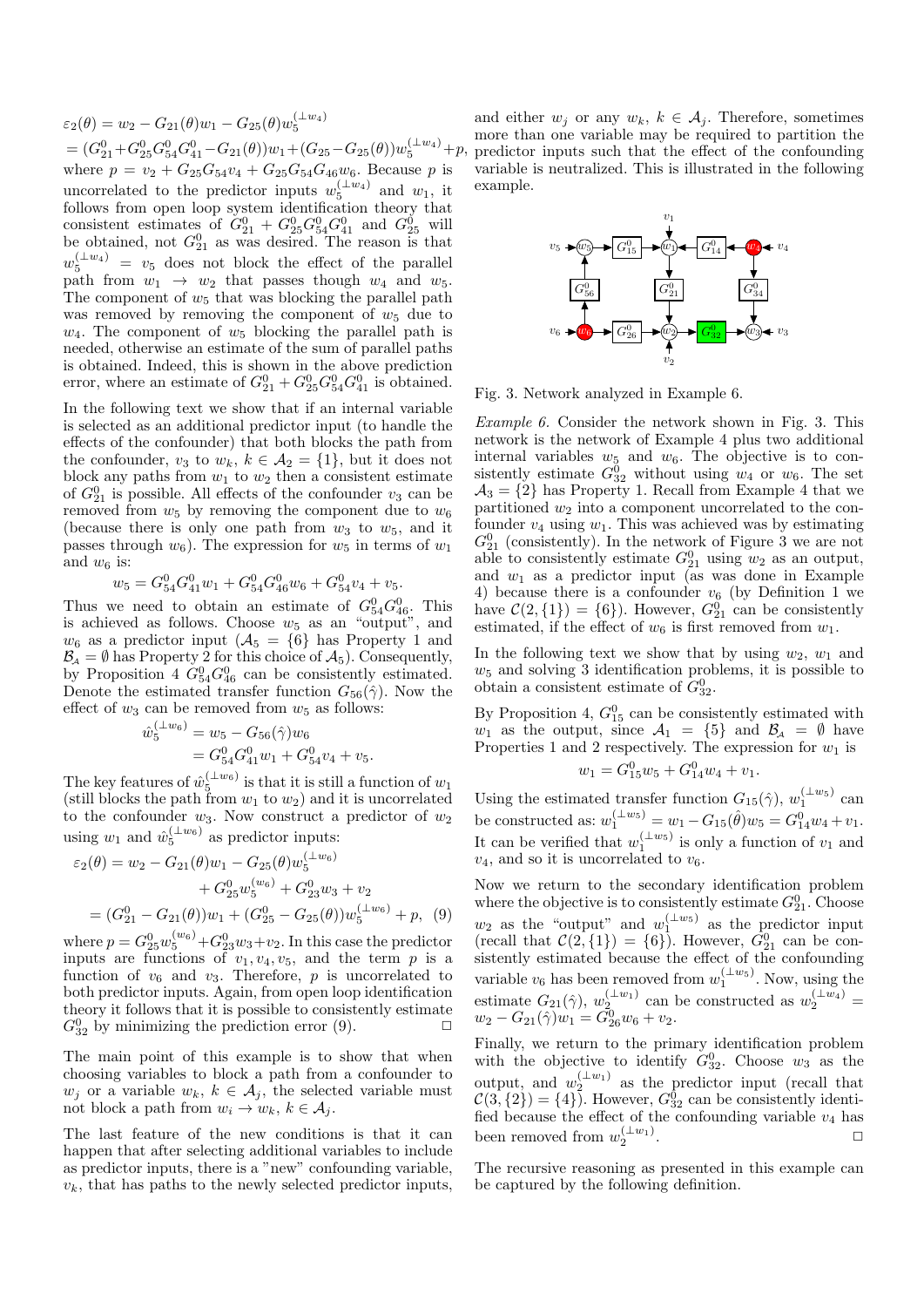Definition 5. (Sequence of linked confounders). Consider a network as defined in (2) with a node  $w_i$ , and the set of nodes  $w_k, k \in \mathcal{A}_j, j \notin \mathcal{A}_j$ . Consider an additional set of nodes  $w_n, n \in \mathcal{L}$ , where  $\mathcal{L} \cap {\mathcal{A}_j \cup \{j\}} = \emptyset$ . Let  $\mathcal{Z}$ be the set of nodes that are not in  $\{j\}$ ,  $\mathcal{A}_j$  or  $\mathcal{L}$ , (i.e.  $\mathcal{L} = \{1, \ldots, L\} \setminus \{\{j\} \cup \mathcal{A}_j \cup \mathcal{L}\}\)$ . The set  $\mathcal{L}$  induces a sequence of linked confounders  $v_{z_1}, v_{z_2}, \ldots, v_{z_n}$  between  $w_j$  and  $w_k$ ,  $k \in A_j$  if there exists a set of nodes such that

$$
v_{z_1} \rightarrow w_j, \quad v_{z_1} \rightarrow w_{\ell_1},
$$
  
\n
$$
v_{z_2} \rightarrow w_{\ell_1}, \quad v_{z_2} \rightarrow w_{\ell_2},
$$
  
\n
$$
v_{z_3} \rightarrow w_{\ell_2}, \quad v_{z_3} \rightarrow w_{\ell_3},
$$
  
\n
$$
\vdots
$$

$$
v_{z_n} \to w_{\ell_n}, \quad v_{z_n} \to w_k, \quad k \in \mathcal{A}_j
$$

where all  $z_k \in \mathcal{Z}$ , all  $\ell_k \in \mathcal{L}$  and each path passes only through nodes in  $\mathcal{Z}$ .

Example 7. Consider the network shown in Fig. 3. Choose  $j = 3, \mathcal{A}_3 = \{2\}, \text{ and } \mathcal{L} = \{1\}.$  In this case  $\mathcal{Z} = \{4, 5, 6\}.$ The set  $\mathcal L$  induces the sequence of linked confouders  $v_4$  and  $v_5$  between  $w_3$  and  $w_2$  because there exist paths

$$
v_4 \rightarrow w_3, \quad v_4 \rightarrow w_1,
$$
  
\n
$$
v_6 \rightarrow w_1, \quad v_6 \rightarrow w_2,
$$
  
\nass only through nodes in 2

where all paths pass only through nodes in  $\mathcal{Z}$ .  $\Box$ 

The third feature of the new conditions we propose in this paper is that the set  $\mathcal{B}_A$  should not induce a sequence of confounders from any  $w_k$ ,  $k \in \mathcal{A}_j$  to  $w_j$ . In the next section we combine all elements for handling confounding variables as highlighted in Examples 4, 5, and 6 into one general property that  $\mathcal{B}_A$  should have.

# 4. GENERALIZATION OF PROPERTY 2

In the previous examples we have illustrated the three features of our proposed conditions to handle confounding variables. Namely that after selecting a set  $A_i$  that has Property 1, additional internal variables must be selected that (a) block the paths from any confounders to either  $w_i$  or all  $w_k$ ,  $k \in \mathcal{A}_i$  (b) do not block any paths from  $w_i \rightarrow w_j$ , or any loops through  $w_j$  and (c) do not induce a sequence of linked confounders between any  $w_k$ ,  $k \in \mathcal{A}_i$  and  $w_i$ . In the examples we used a multi-step approach to demonstrate these core ideas. However, the final algorithm that we propose is not a two step algorithm. We simply choose sets  $A_j$  and  $B_A$  and use all the selected variables  $w_k, k \in \mathcal{D}_j = \mathcal{A}_j \cup \mathcal{B}_j$  as the predictor inputs (i.e. we use Algorithm 1). As long as  $\mathcal{A}_j$  and  $\mathcal{B}_\mathcal{A}$  satisfy certain conditions, then consistent estimates of  $G_{ji}^0$  will be obtained using Algorithm 1. The proposed conditions that  $\mathcal{B}_4$  must satisfy are presented in the following property.

Property 3. Consider a dynamic network as defined in (2), a node  $w_i$  and a set of nodes  $w_k$ ,  $k \in \mathcal{A}_i$ ,  $j \notin \mathcal{A}_i$ . Let  $\mathcal{C}(j, \mathcal{A}_j)$  denote the set of confounding variables as defined in Definition 1. For each  $v_c$ ,  $c \in \mathcal{C}(j, \mathcal{A}_i)$ , let  $\mathcal{B}_A$  satisfy the following conditions:

- (a) For each  $c \in V_A$ , one of the following conditions is satisfied:
	- (i) all paths from  $v_c \rightarrow w_j$  are blocked by a node  $w_n, n \in \mathcal{B}_A$ , or
	- (ii) all paths from  $v_c \to w_k$ ,  $k \in \mathcal{A}_i$  are blocked by a node  $w_n$ ,  $n \in \mathcal{B}_A$ .
- (b)  $\mathcal{B}_{\mathcal{A}}$  does not induce a sequence of linked confounders between any node  $w_k$   $k \in A_j$  and  $w_j$ .
- (c) No nodes  $w_n$ ,  $n \in \mathcal{B}_\lambda$  block any paths from  $w_i$  to  $w_k$ ,  $k \in \mathcal{A}_i$ .
- (d) No nodes  $w_n$ ,  $n \in \mathcal{B}_\mathcal{A}$  block any loops through  $w_j$ .  $\Box$

The following proposition is a generalization of Proposition 4 that allows for more general conditions when handling confounding variables.

Proposition 6. Consider a network as defined in (2) that satisfies Assumption 1. Consistent estimates of  $G_{ji}^0$  are obtained using Algorithm 1 if Condtions  $(a)-(b)$ ,  $(d)-(f)$ of Proposition 4 are satisfied, and  $\mathcal{B}_{\mathcal{A}}$  has Property 3.

The proof is in Appendix A

## 5. CONCLUSION AND FUTURE WORK

In this paper we have made the conditions for handling confounding variables more flexible. There are likely many connections between the work presented in this paper and other works in the literature. For instance, Properties 1 and Properties 3 likely define a notion similar to the concept of d-separation [Pearl, 2000]. Secondly, the conditions presented in this paper are likely closely related to the conditions for network identifiability as defined in Weerts et al. [2015]. Finally, in this paper we did not investigate the use of external variables for handling confounders, but there is likely a significant advantage in doing so.

#### REFERENCES

- A. Dankers, P. M. J. Van den Hof, P. S. C. Heuberger, and X. Bombois. Identification of dynamic models in complex networks with prediction error methods predictor input selection. IEEE Transactions on Automatic Control, 61(4):937–952, 2016.
- J. Gonçalves and S. Warnick. Necessary and sufficient conditions for dynamical structure reconstruction of LTI networks. IEEE Transactions on Automatic Control, 53 (7):1670–1674, August 2008.
- A. Haber and M. Verhaegen. Moving horizon estimation for large-scale interconnected systems. IEEE Transactions on Automatic Control, 58(11):2834–2847, Nov 2013.
- L. Ljung. System Identification. Theory for the User. Prentice Hall, 2 edition, 1999.
- D. Materassi and G. Innocenti. Topological identification in networks of dynamical systems. IEEE Transactions on Automatic Control, 55(8):1860–1871, 2010.
- D. Materassi and M.V. Salapaka. Identification of network components in presence of unobserved nodes. In Proceedings of 54th IEEE Conference on Decision and Control (CDC), pages 1563–1568, Osaka, Japan, 2015.
- J. Pearl. Causality: Models, Reasoning, and Inference. Cambridge University Press, 40, West 20th Street, New York, 2000.
- J. Pearl. Causal inference in statistics: An overview. Statistics Surveys, 3:96–146, 2009.
- P. M. J. Van den Hof, A. Dankers, P. S. C. Heuberger, and X. Bombois. Identification of dynamic models in complex networks with prediction error methods - basic methods for consistent module estimates. Automatica, 49:2994–3006, October 2013.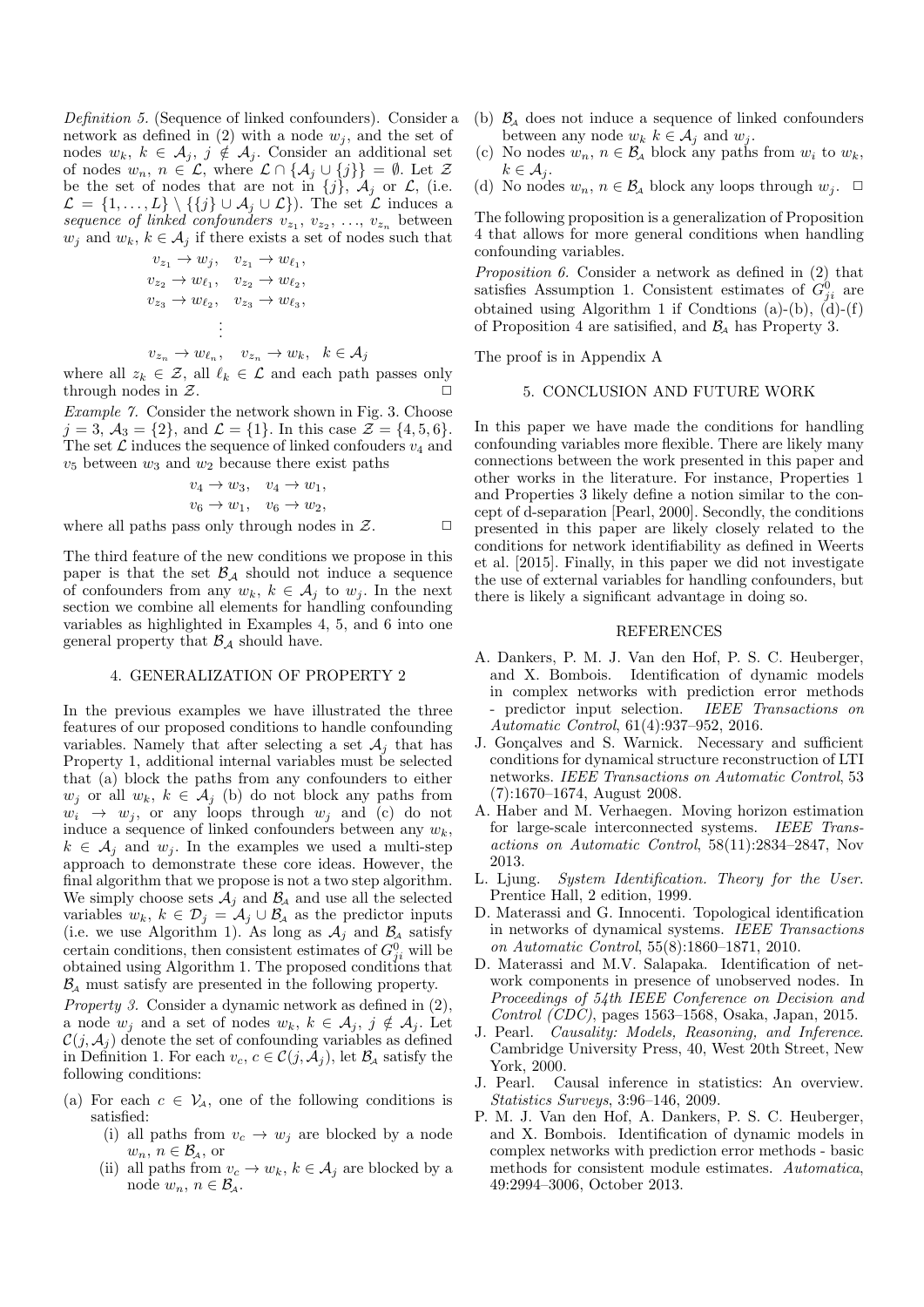- H. H. M. Weerts, A. G. Dankers, and P. M. J. Van den Hof. Identifiability in dynamic network identification. In Proceedings of the 17th IFAC Symposium on System Identification, pages 1409–1414, Beijing, P.R. China, 2015.
- D. C. Youla. On the factorization of rational matrices. IRE Transactions on Information Theory, 7:172–189, July 1961.

#### Appendix A. PROOF OF PROPOSITION 6

Before presenting the proof of Proposition 6, we present a proposition and a lemma from Dankers et al. [2016] that will be used in the proof.

Proposition 7. Consider a dynamic network as defined in (2) that satisfies Assumption 1. Consider a set of internal variables  $w_k, k \in \mathcal{D}_j \cup \{j\}$ . There exists a network

$$
\begin{bmatrix} w_j(t) \\ w_p(t) \end{bmatrix} = \check{G}^0(q, \mathcal{D}_j) \begin{bmatrix} w_j(t) \\ w_{p(t)} \end{bmatrix} + \check{F}^0(q, \mathcal{D}_j) \begin{bmatrix} v_j(t) \\ v_p(t) \\ v_z(t) \end{bmatrix} . \tag{A.1}
$$

where  $\check{G}^0$  and  $\check{F}^0$  are unique transfer matrices given by (arguments q and  $\mathcal{D}_i$  have been dropped for clarity):

$$
\begin{bmatrix} 0 & \check{G}_{jp}^{0} \\ \check{G}_{pj}^{0} & \check{G}_{pp}^{0} \end{bmatrix} = \begin{bmatrix} 1 - \tilde{G}_{jj} & 0 & \tilde{G}_{jp}^{0} \\ I - \text{diag}(\tilde{G}_{pp}^{0}) \end{bmatrix}^{-1} \begin{bmatrix} 0 & \tilde{G}_{jp}^{0} \\ \tilde{G}_{pj}^{0} \tilde{G}_{pp}^{0} - \text{diag}(\tilde{G}_{pp}^{0}) \end{bmatrix}
$$

$$
\begin{bmatrix} \breve{F}_{jj}^{0} & 0 & \breve{F}_{jz}^{0} \\ 0 & \breve{F}_{pp}^{0} & \breve{F}_{pz}^{0} \end{bmatrix} = \begin{bmatrix} 1 - \tilde{G}_{jj} & 0 & 0 \\ I - \text{diag}(\tilde{G}_{pp}^{0}) & 0 & I \end{bmatrix}^{-1} \begin{bmatrix} 1 & 0 & \tilde{F}_{jz}^{0} \\ 0 & I & \tilde{F}_{pz}^{0} \end{bmatrix}
$$

$$
\text{where}
$$

where

$$
\begin{bmatrix}\n\tilde{G}_{jj}\tilde{G}_{jD} \\
\tilde{G}_{pj}\tilde{G}_{jD} \\
\tilde{G}_{pj} \\
\tilde{F}_{pZ}\n\end{bmatrix} =\n\begin{bmatrix}\n0 & G_{jD}^0 \\
G_{pj}^0 G_{jD}^0\n\end{bmatrix} +\n\begin{bmatrix}\nG_{jZ}^0 \\
G_{pZ}^0\n\end{bmatrix}\n(I - G_{zz}^0)^{-1}\n\begin{bmatrix}\nG_{j2}^0 \\
G_{pZ}^0\n\end{bmatrix},
$$
\n
$$
\begin{bmatrix}\n\tilde{F}_{jz} \\
\tilde{F}_{pZ}\n\end{bmatrix} =\n\begin{bmatrix}\nG_{j2}^0 \\
G_{pZ}^0\n\end{bmatrix}\n(I - G_{zz}^0)^{-1}.
$$

In Dankers et al. [2016] the network defined by (A.1) is referred to as the immersed network.

The following lemma relates the transfer functions  $\tilde{F}_{mn}$ in the immersed network to a property of the original network. For a proof of the lemma see Dankers et al. [2016] Lemma 8. Consider a dynamic network as defined in (2) that satisfies Assumption 1. If all paths from  $v_n$  to  $w_m$ ,  $n \in \mathcal{Z}, m \in \mathcal{D}_i \cup \{j\},$  pass through at least one node  $w_\ell$ ,  $\ell \in \mathcal{D}_j \cup \{j\}$  (in the original network), then  $\check{F}^0_{mn} = 0$  in the immersed network.

The following lemma presents a characteristic of the noise model in the immersed network if  $\mathcal{B}_{A}$  has Property 3.

Lemma 9. Consider a network defined by (2) that satisfies Assumption 1 where the variables have been partitioned into sets  $w_j, w_k, k \in \mathcal{A}_j, w_n, n \in \mathcal{B}_A$ , and  $w_z, z \in \mathcal{Z}$ , where  $\mathcal{Z} = \{1, \ldots, L\} \setminus \{\mathcal{A}_j \cup \mathcal{B}_A \cup \{j\}\}\$ . Partition  $\mathcal{B}_A$  into two sets,  $S$  and  $T$  according to the following criterion: let  $w_s, s \in \mathcal{S}$  be the set of all variables in  $\mathcal{B}_\mathcal{A}$  for which there are paths  $w_z \to w_j$  and  $w_z \to w_s$ ,  $z \in \mathcal{Z}$ , that pass only through nodes in  $\mathcal{Z}$ . Let  $\mathcal T$  be the remaining variables in  $\mathcal{B}_{\mathcal{A}}$ , i.e.  $\mathcal{T} = \mathcal{B}_{\mathcal{A}} \setminus \mathcal{S}$ . If  $\mathcal{B}_{\mathcal{A}}$  has Property 3 then the noise model of the immersed network will have the structure

$$
\Phi_{\check{v}} = \begin{bmatrix}\n\Phi_{\check{v}_j} & \Phi_{\check{v}_j\check{v}_S} & 0 & 0 \\
\Phi_{\check{v}_S\check{v}_j} & \Phi_{\check{v}_S} & 0 & 0 \\
0 & 0 & \Phi_{\check{v}_T} & \Phi_{\check{v}_T\check{v}_A} \\
0 & 0 & \Phi_{\check{v}_A\check{v}_T} & \Phi_{\check{v}_A}\n\end{bmatrix} .
$$
\n(A.2)

Proof: From Proposition 7 the noise model of the immersed network can be expressed as:

$$
\begin{bmatrix} \check{v}_j \\ \check{v}_s \\ \check{v}_r \\ \check{v}_\mathcal{A} \end{bmatrix} = \begin{bmatrix} \check{F}_{jj} & 0 & 0 & 0 & \check{F}_{jz} \\ 0 & \check{F}_{\infty} & 0 & 0 & \check{F}_{\infty} \\ 0 & 0 & \check{F}_{\tau\tau} & 0 & \check{F}_{\tau z} \\ 0 & 0 & 0 & \check{F}_{\mathcal{A}\mathcal{A}} & \check{F}_{\mathcal{A}z} \end{bmatrix} \begin{bmatrix} v_j \\ v_s \\ v_r \\ v_\mathcal{A} \\ v_z \end{bmatrix}.
$$

The power spectral density of  $\check{v}$  is equal to  $\check{H}\check{H}^*$ , where  $\check{H}$ is the matrix defined above. Thus, the expression for  $\Phi_{\check{v}}$  is

$$
\begin{bmatrix} |\breve{F}_{jj}|^2+|\breve{F}_{jz}|^2 & \breve{F}_{jz}\breve{F}_{\mathcal{S}\mathcal{Z}}^* & \breve{F}_{jz}\breve{F}_{\mathcal{S}\mathcal{Z}}^* & \breve{F}_{jz}\breve{F}_{\mathcal{A}\mathcal{Z}}^* \\ \breve{F}_{Sz}\breve{F}_{jz}^* & |\breve{F}_{\mathcal{S}\mathcal{S}}|^2+|\breve{F}_{\mathcal{S}\mathcal{Z}}|^2 & \breve{F}_{Sz}\breve{F}_{\mathcal{T}\mathcal{Z}}^* & \breve{F}_{Sz}\breve{F}_{\mathcal{A}\mathcal{Z}}^* \\ \breve{F}_{\mathcal{T}\mathcal{Z}}\breve{F}_{jz}^* & \breve{F}_{\mathcal{T}\mathcal{Z}}\breve{F}_{\mathcal{S}\mathcal{Z}}^* & |\breve{F}_{\mathcal{TT}}|^2+|\breve{F}_{\mathcal{T}\mathcal{Z}}|^2 & \breve{F}_{\mathcal{T}\mathcal{Z}}\breve{F}_{\mathcal{A}\mathcal{Z}}^* \\ \breve{F}_{\mathcal{A}\mathcal{Z}}\breve{F}_{jz}^* & \breve{F}_{\mathcal{A}\mathcal{Z}}\breve{F}_{\mathcal{S}\mathcal{Z}}^* & \breve{F}_{\mathcal{A}\mathcal{Z}}\breve{F}_{\mathcal{T}\mathcal{Z}}^* & |\breve{F}_{\mathcal{A}\mathcal{A}}|^2+|\breve{F}_{\mathcal{A}\mathcal{Z}}|^2 \end{bmatrix}
$$

In the following text, we will show that the off-block diagonal terms in  $\Phi_{\check{v}}$  are 0 resulting in the required form. First consider the term  $\check{F}_{jz}\check{F}_{\mathcal{A}\mathcal{Z}}^*$ . By Condition (a) of Property 3, there cannot be a variable present in  $\mathcal{Z}$ that has a path to both  $w_i$  and  $w_k$ ,  $k \in A_i$  that passes only through nodes in  $Z$ . Therefore, by Lemma 8 it must be that either  $\check{F}_{jz}$  or  $\check{F}_{kz}$  equal zero for every node  $k \in \mathcal{A}_j$ . It follows that  $\check{F}_{jz}\check{F}_{kz}^* = 0$  for all  $k \in \mathcal{A}_j$ .

Next consider the term  $\check{F}_{jz}\check{F}_{sz}^*$ . By construction, there is no node  $w_z, z \in \mathcal{Z}$  such that there is are paths  $w_z \to w_j$ and  $w_z \rightarrow w_t$ ,  $t \in \mathcal{T}$ . If there were such a path, t would be in S. Thus, by Lemma 8, it must be that  $\tilde{F}_{jz}\tilde{F}_{sz}^* = 0$ .

Next consider the term  $\check{F}_{\mathcal{S}\mathcal{Z}}\check{F}_{\mathcal{A}\mathcal{Z}}^{*}$ . Recall that for every node  $w_s, s \in \mathcal{S}$  there exists a node  $w_z, z \in \mathcal{Z}$  with paths  $w_z \rightarrow w_s$  and  $w_z \rightarrow w_i$  that pass only through nodes in  $Z$ . Suppose that there would exist a variable  $w_c$  that has paths  $w_c \to w_s$ ,  $s \in S$  and  $w_c \to w_k$ ,  $k \in A_j$ . If such a  $w_c$  existed, there would be a sequence of linked confounders from  $w_k \to w_j$ . By Condition (b) of Property 3, this cannot be. It follows that  $\check{F}_{\mathcal{S}\mathcal{Z}}\check{F}_{\mathcal{A}\mathcal{Z}}^* = 0$ .

Finally, consider the term  $\check{F}_{sz}\check{F}_{\tau z}^*$ . By construction of 7 there is a sequence of linked confounders from each node  $w_t, t \in \mathcal{T}$  to a node  $w_k$  in  $k \in \mathcal{A}_j$ . Thus, by reasoning similar as above, it follows that it must be that  $\check{F}_{\mathcal{S}\mathcal{Z}}\check{F}_{\mathcal{TZ}}^{*}=0$ .  $\Box$ 

The following is the proof of Proposition 6.

*Proof:* Let  $\mathcal{B}_4$  be partitioned into S and T, as defined in the statement of Lemma 9. From Proposition 7 the equations for the immersed network using variables  $w_k, k \in \mathcal{D}_j$ , with  $\mathcal{D}_j = \mathcal{A}_j \cup \mathcal{T} \cup \mathcal{S}$  is

$$
\begin{bmatrix} w_j \\ w_s \\ w_\tau \\ w_\lambda \end{bmatrix} = \begin{bmatrix} 0 & \check{G}_{j\bar{s}} & \check{G}_{j\tau} & \check{G}_{j\bar{A}} \\ \check{G}_{sj} & \check{G}_{ss} & \check{G}_{s\tau} & \check{G}_{s\bar{A}} \\ \check{G}_{\tau j} & \check{G}_{\tau s} & \check{G}_{\tau\tau} & \check{G}_{\tau\bar{A}} \\ \check{G}_{\lambda j} & \check{G}_{\lambda s} & \check{G}_{\lambda\tau} & \check{G}_{\lambda\bar{A}} \end{bmatrix} \begin{bmatrix} w_j \\ w_s \\ w_\tau \\ w_\lambda \end{bmatrix} + \begin{bmatrix} \check{v}_j \\ \check{v}_s \\ \check{v}_\tau \\ \check{v}_\lambda \end{bmatrix} \tag{A.3}
$$

From Lemma 9 the power spectral density of  $\check{v}$  has the form (A.2). From the Spectral Factorization Theorem of